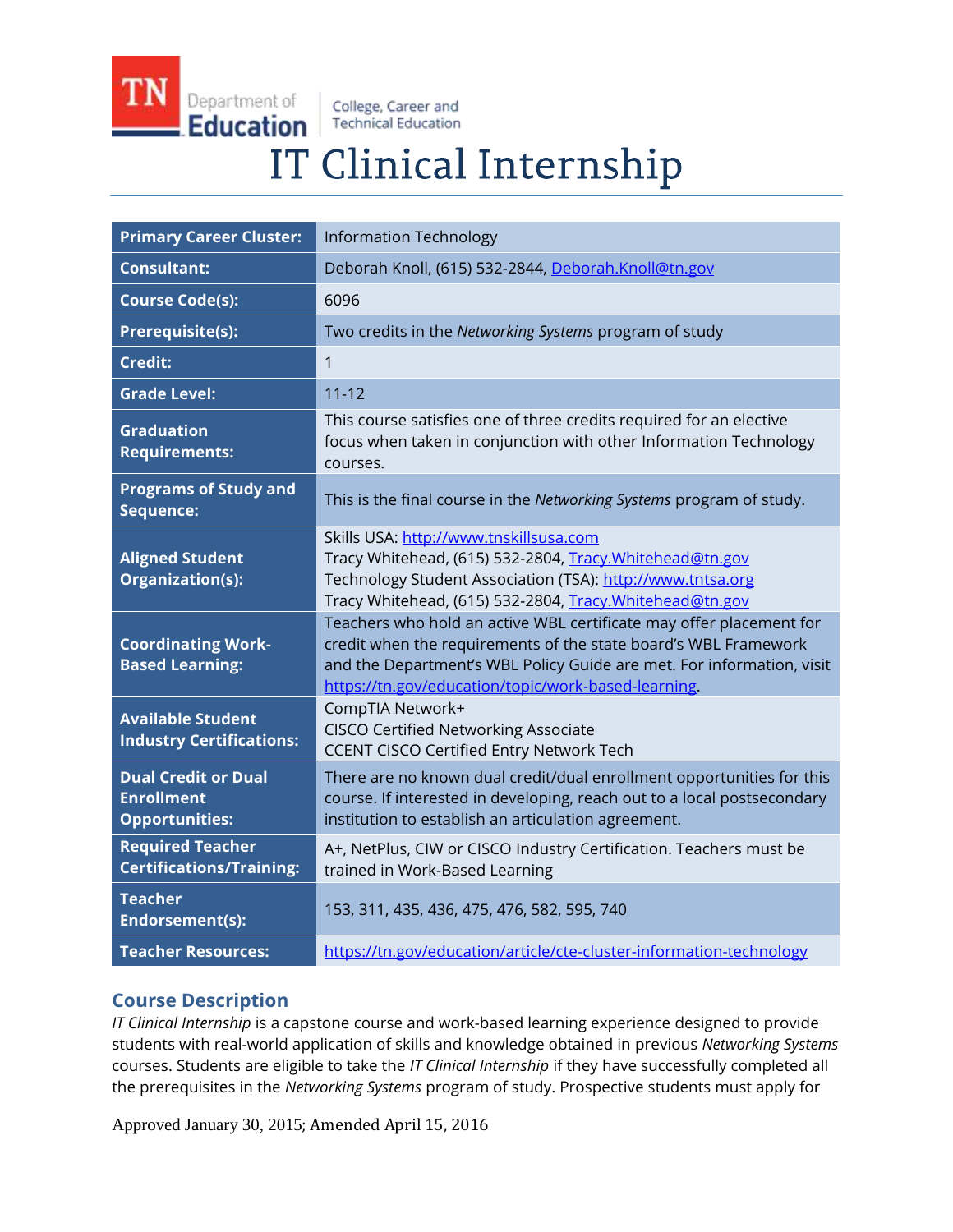admission to the class (acceptance at the discretion of the instructor). The internships are designed to be completed in an IT Support environment, such as the student's school, a community-based shop that provides IT Support, or the IT Support department of a local business. This course puts to practical use all of the skills attained in previous courses, and provides the student with valuable hands-on experience. It meets the recommended 500 hours' work experience to prepare each student to sit for the CompTIA A+ exams, which certifies industry-recognized IT Support technicians. Upon completion of this course, proficient students will be prepared to pursue further training at a Tennessee College of Applied Technology (TCAT) or other postsecondary institution.

## **Work-Based Learning Framework**

Clinical experiences must comply with the Work-Based Learning Framework guidelines established in SBE High School Policy 2.103. The TDOE provides a *Personalized Learning Plan* template to ensure compliance with the Work-Based Learning Framework, state and federal Child Labor Law, and Tennessee Department of Education policies, which must be used for students participating in WBL opportunities. Additionally, this course must be taught by a teacher with an active WBL Certificate issued by the Tennessee Department of Education and follow policies outlined in the Work-Based Learning Policy Guide available online at https://tn.gov/education/topic/work-based-learning.

## **Program of Study Application**

This is the capstone course in the *Networking Systems* program of study. For more information on the benefits and requirements of implementing this program in full, please visit the Information Technology website at [https://tn.gov/education/article/cte-cluster-information-technology.](https://tn.gov/education/article/cte-cluster-information-technology)

#### **Course Requirements**

This capstone course aligns with the requirements of the Work-Based Learning Framework (established in Tennessee State Board High School Policy), with the Tennessee Department of Education's Work-Based Learning Policy Guide, and with state and federal Child Labor Law. As such, the following components are course requirements:

# **Course Standards**

- 1) A student will have a Personalized Learning Plan that identifies their long-term goals, demonstrates how the Work-Based Learning (WBL) experience aligns with their elective focus and/or high school plan of study, addresses how the student plans to meet and demonstrate the course standards, and addresses employability skill attainment in the following areas:
	- a. Application of academic and technical knowledge and skills (embedded in course standards)
	- b. Career knowledge and navigation skills
	- c. 21st Century learning and innovation skills
	- d. Personal and social skills
- 2) Accurately read, interpret and demonstrate adherence to safety guidelines appropriate for the roles and responsibilities of an employee in an IT setting. Listen to safety instructions and be able to explain why certain rules apply. Demonstrate safety techniques and follow all applicable guidelines related to the clinical placement. Based on placement, document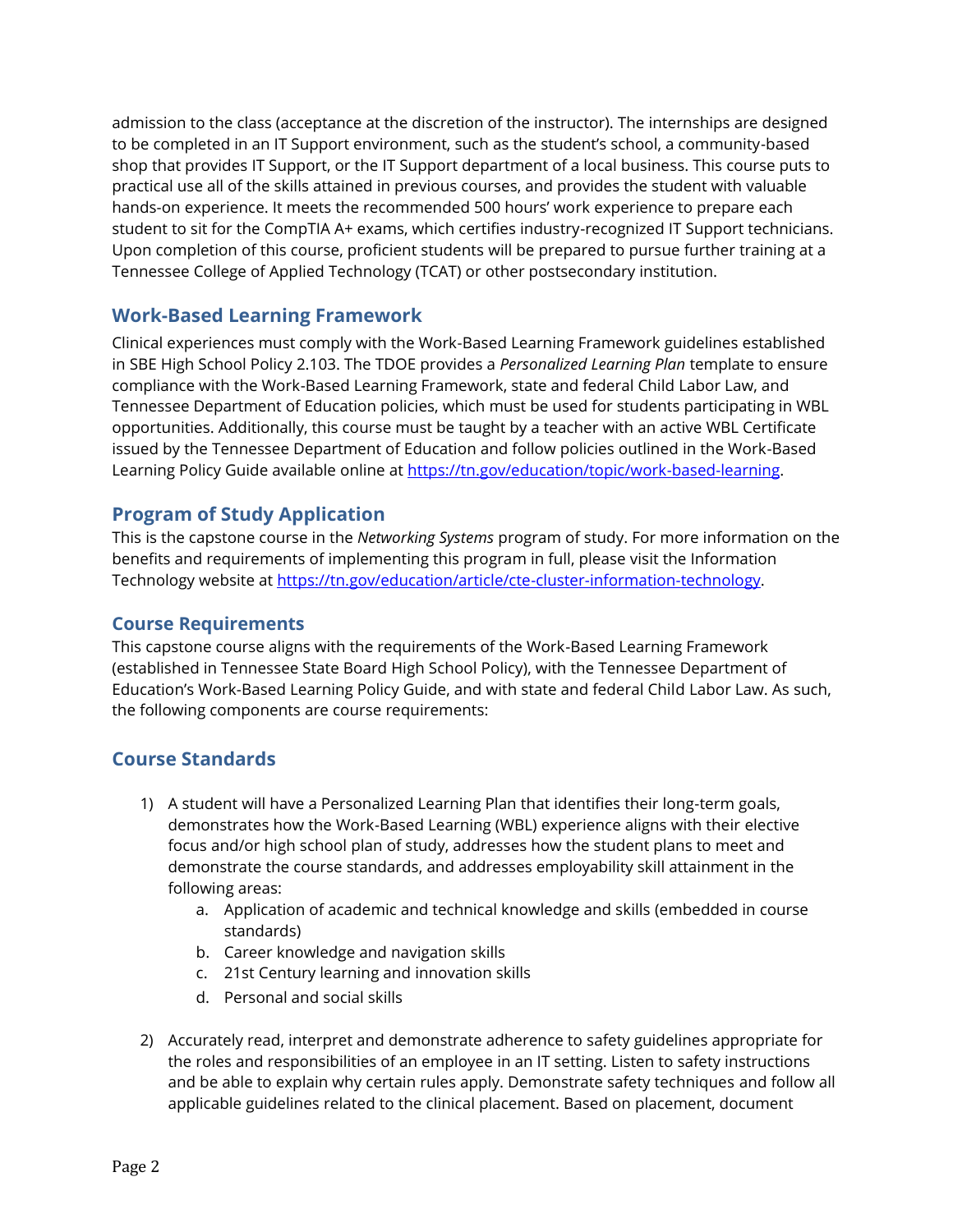completion of training topics on the appropriate work-based learning (WBL) and work site forms.

- 3) Develop a personalized student-learning plan, in accordance with approved policies, to address the methods for practicing and demonstrating each of the skills identified in the pre-requisite IT course standards. Relate how each skill applies to a placement in an IT setting, and document day-to-day applications. Participate in ongoing review and communications around progress of plan with WBL Coordinator.
- 4) Observe and analyze organizational culture and practices, e.g., how to interact with supervisors, clients, and co-workers, and how to recognize and address health, safety, and sustainability issues. Seek information from supervisors and other employees about appropriate methods of pursuing employment in the industry, and determine what knowledge, skills, and educational credentials are required.
- 5) Apply learning experiences from internship placement to review and update an education and career pathways plan based on the knowledge and feedback acquired. Proactively identify areas of strength and opportunities for professional growth, encourage and act on feedback from peers, supervisors, and customers, and seek and use resources and support to improve skills.
- 6) Identify and ask significant questions to solve problems in the workplace. Use inductive and deductive reasoning methods to recognize faulty reasoning, and to understand problems and alternative solutions.
- 7) Analyze quality assurance methods used by IT professionals in a variety of industries. Solve problems using systems thinking, e.g., by understanding problems in terms of complex processes and environments. Identify key components and relationships that enable, influence, and produce outcomes.
- 8) Demonstrate integrity and ethical behavior when engaging in all worksite activities, including the secure use of client data, responsible Internet use, use of tools and materials, documentation of services provided, sharing of information, client relations, and completion of all personnel-related forms.
- 9) Articulate ideas effectively in written personal communications with supervisors, coworkers, and customers using appropriate IT terminology, reviewing and revising as needed and developing claims with appropriate evidence and reasoning. Verbally articulate ideas effectively in interpersonal communications with supervisors, coworkers, and customers. Develop and deliver messages effectively in oral presentations. Demonstrate effective listening skills, attending to the meaning and intention of communication, and accurately paraphrasing what has been heard. Communicate effectively with individuals of diverse backgrounds who may also speak languages other than English, using foreign language skills as appropriate.
- 10) Work effectively as a member of a team and address conflict with sensitivity and respect for diverse points of view. Demonstrate understanding of one's own impact and build on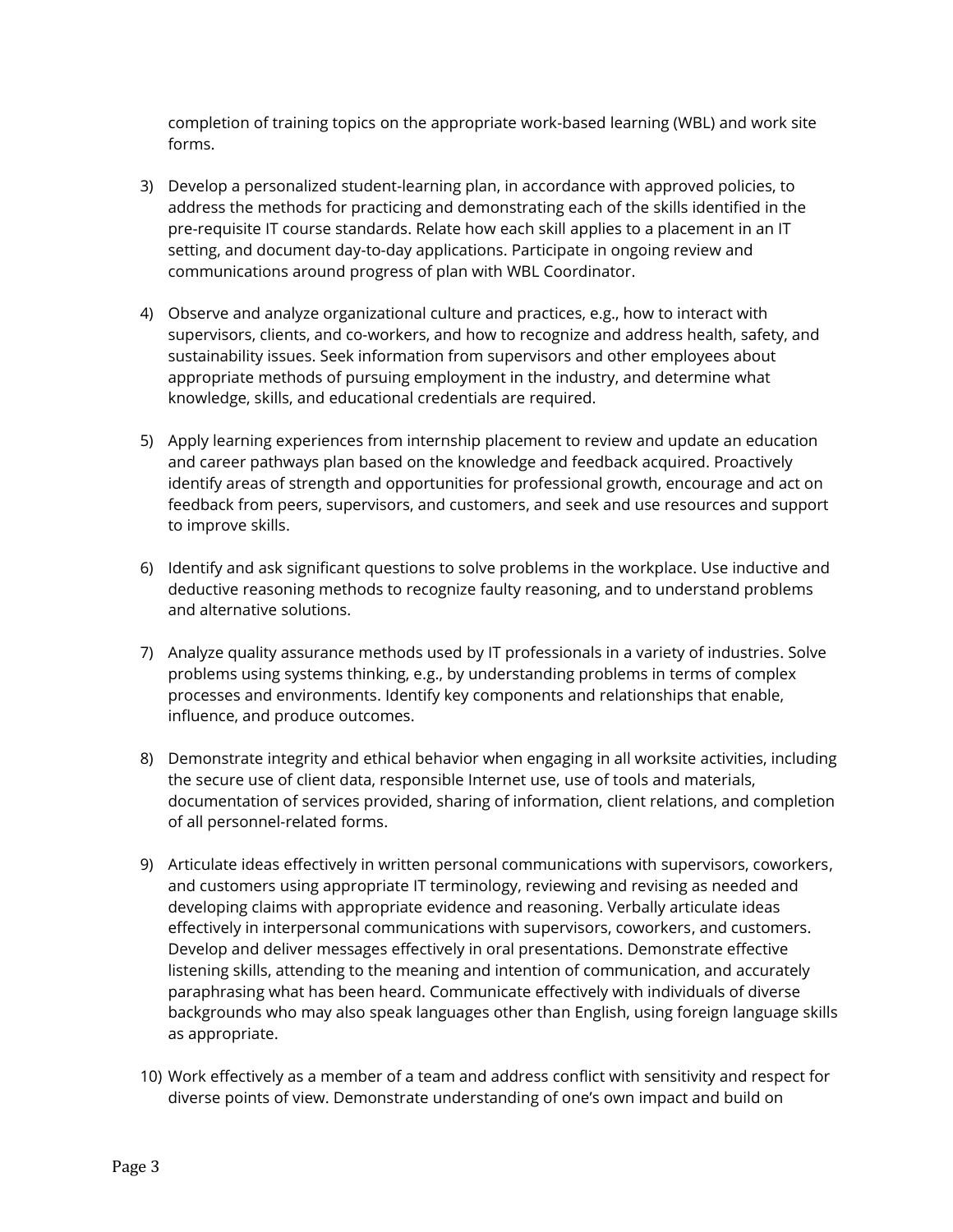different perspectives to strengthen joint efforts. Demonstrate leadership where appropriate to collaborate on workplace tasks. Effectively employ meeting management strategies, such as agenda setting, time keeping, and meeting facilitation strategies, and list action items to identify and schedule next steps.

- 11) Access information efficiently, using sources appropriate to task, purpose, and audience. Distinguish between credible and non-credible sources, including the difference between advertising and legitimate research. Evaluate information for usefulness, bias, and accuracy, and question information that may not originate from credible sources. Demonstrate the ability to organize and manage information effectively and efficiently. Demonstrate ethical and legal use of information, including adherence to all rules and regulations related to sharing of protected information. For example, when a user reports a network system problem, investigate and verify that the problem exists, determine how many users are affected, and diagnose the problem using the information at hand.
- 12) Use appropriate technology for information search and retrieval, synchronous and asynchronous communications, multimedia presentations, document production, quantitative and qualitative analysis, and information management. Use social networking and online collaboration tools such as shared documents and web conferencing to create, integrate, and manage information in group projects.
- 13) Access and manage online communication and information, such as a customer relationship management system, using multiple digital devices. Demonstrate adherence to all rules and regulations related to the use of electronic tools and the Internet, including appropriate protection of passcodes and adherence to all security protocols.
- 14) Complete tasks as directed without direct supervision, knowing when questions or guidance should be requested. Exhibit resourcefulness and initiative in taking on new tasks and solving problems on one's own as appropriate to the workplace setting. Demonstrate how to learn and exhibit personal agency in identifying and achieving instrumental and ultimate learning objectives. Demonstrate curiosity to learn more about the tasks, workplace, and/or industry. Explore deeper content on one's own and request opportunities for professional development. Demonstrate self-efficacy and confidence in one's ability to succeed in specific situations.
- 15) Present oneself professionally and respectfully when interacting with coworkers, supervisors, and customers. Demonstrate reliability and responsibility in attendance and in following through on agreed upon tasks, and communicate with supervisor when circumstances change. Understand and adhere to appropriate workplace non-discrimination standards on the basis of sex, race, color, age, national origin, religion, disability, marital status, sexual orientation, gender identity, pregnancy, veteran status, or any characteristic of a person or group unrelated to the workplace. Respect cultural differences and work effectively with people from diverse social and cultural backgrounds.